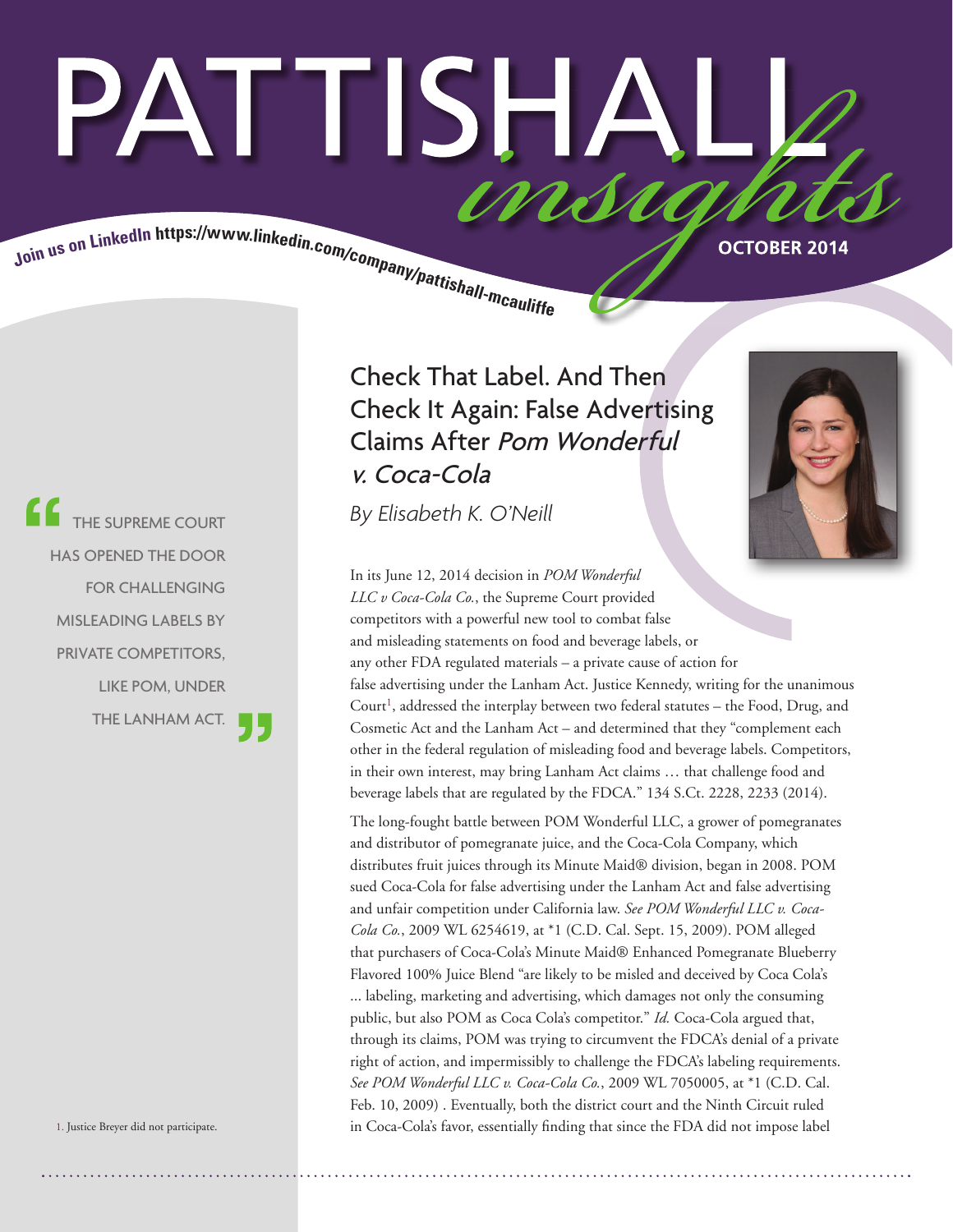ULTIMATELY, THE COURT CHOSE TO READ THE LANHAM ACT AND FDCA AS COMPLEMENTS PROMOTING COMPATIBLE GOALS – ONE PROTECTING AGAINST UNFAIR COMPETITION, THE OTHER PROTECTING PUBLIC HEALTH AND SAFETY.

This newsletter is offered for general informational purposes only. It does not constitute legal advice and your receipt of it does not create an attorney-client relationship.

Under the Illinois Rules of Professional Conduct, the content of this newsletter may be considered advertising material. ©2014 PMNH&G requirements as stringent as those sought by POM through its lawsuit, then POM should not have a private right of action to seek judicial imposition of such requirements under the Lanham Act.

The Supreme Court reversed the Ninth Circuit's ruling, and permitted POM to proceed with its false advertising claim that Coca-Cola's Minute Maid® juice, which contains 99.4% apple and grape juice, .3% pomegranate juice, .2% blueberry juice, and .1% raspberry juice, but displays the words "pomegranate blueberry" in all capital letters, misleads consumers.

The key issue before the Court was whether The FDCA, which regulates labeling of food and beverages, among other things, precludes a false advertising claim over an FDCA-compliant label. It is worth noting – and the Court devotes part of the opinion to this point – that this is not a preemption case. Preemption addresses the situation when state and federal laws conflict. "This case, however, concerns the alleged preclusion of a cause of action under one federal statute by the provisions of another federal statute. So the state-federal balance does not frame the inquiry." *POM Wonderful*, 134 S. Ct. at 2236. The FDCA does preempt certain state laws on misbranding. 21 U.S.C. §343-1(a). The Court found, however, that the "FDCA, by its terms, does not preclude Lanham Act suits." *Id.* at 2237. Furthermore, the Court noted that when Congress enacted the preemption provisions of the FDCA, "by taking care to mandate express pre-emption of some state laws, Congress if anything indicated it did not intend the FDCA to preclude requirements arising from other sources" and that "pre-emption of some state requirements does not suggest an intent to preclude federal claims." *Id.* at 2238, citing *Setser v. U.S.*, 132 S.Ct. 1463, 1469-70 (2012).

Ultimately, the Court chose to read the Lanham Act and FDCA as complements promoting compatible goals – one protecting against unfair competition, the other protecting public health and safety. The FDCA is enforced administratively by the federal government, and the Lanham Act by private parties through civil actions in federal court. The Court opined:

Unlike other types of labels regulated by the FDA, such as drug labels, it would appear the FDA does not preapprove food and beverage labels under its regulations and instead relies on enforcement actions, warning letters, and other measures. Because the FDA acknowledges that it does not necessarily pursue enforcement measures regarding all objectionable labels, if Lanham Act claims were to be precluded then commercial interests—and indirectly the public at large—could be left with less effective protection in the food and beverage labeling realm than in many other, less regulated industries. It is unlikely that Congress intended the FDCA's protection of health and safety to result in less policing of misleading food and beverage labels than in competitive markets for other products.

*POM Wonderful*, 134 S. Ct. at 2239. In other words, the Supreme Court has opened the door for challenging misleading labels by private competitors, like POM, under the Lanham Act. The facts of the case and the Court's ruling addresses food and beverage labels, but companies in all regulated industries would be wise to examine their current labeling practices to assure compliance not only with FDA regulations but also with Lanham Act principles to avoid competitor suits. ■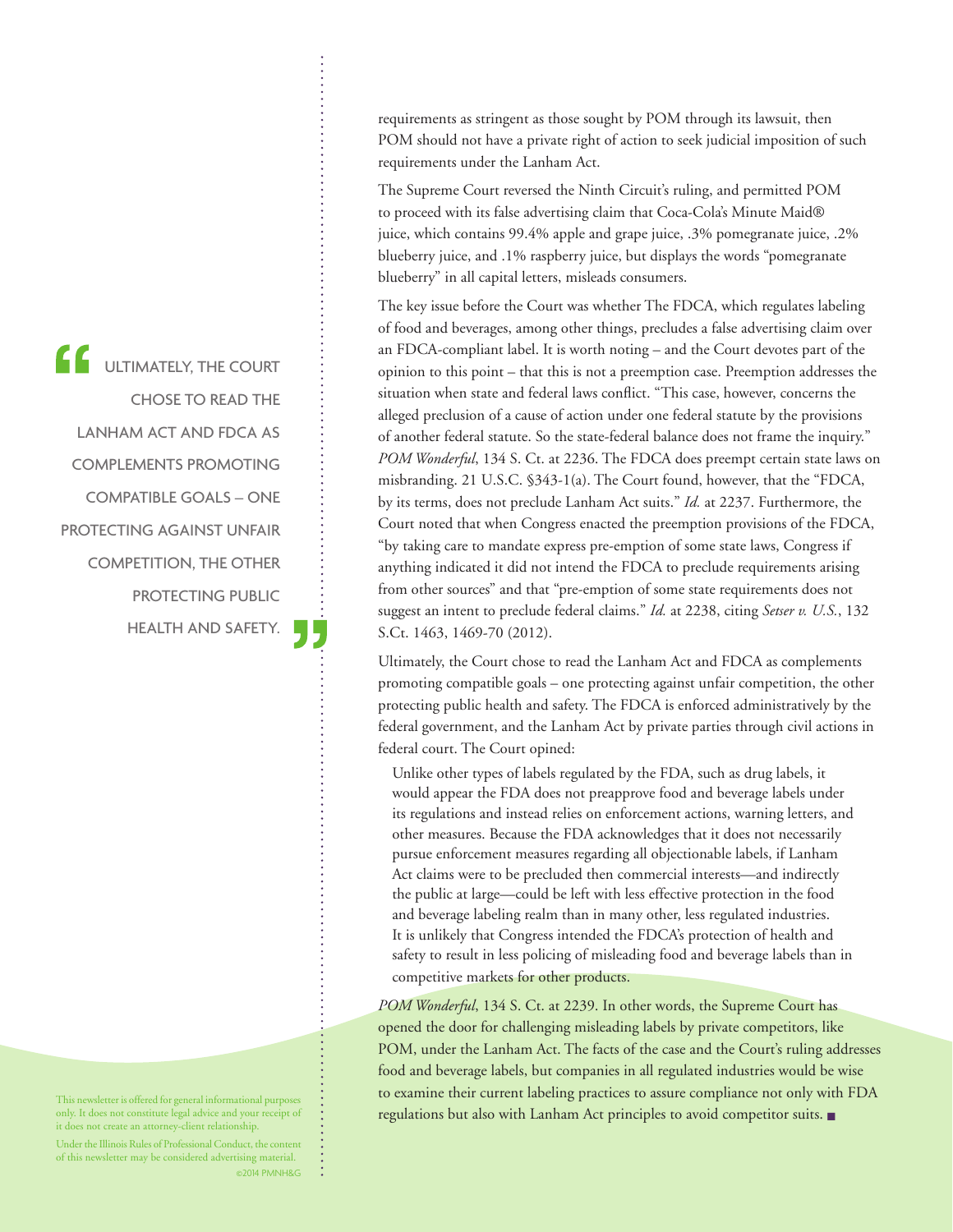

# APPOINTMENTS

### ■ Seth I. Appel

Seth has been appointed to the Membership Committee of the Copyright Society of the U.S.A.

### ■ Jonathan S. Jennings



The American Bar Association Section of Intellectual Property has appointed Jonathan as its

Liaison to the ABA's Forum on Franchising.

The Public Interest Law Initiative (PILI) has appointed Jonathan as a Director of its pro bono legal services organization.

# ■ Robert W. Sacoff

The ABA Section of Intellectual Property Law has appointed Bob as the Section's liaison to Zurich-based AIPPI, the International Association for the Protection of Intellectual Property, for 2014-2015.

# PRESENTATIONS

# ■ Robert W. Sacoff



Bob spoke on "Survey Evidence in Trademark Litigation" at the AIPPI World Congress in Toronto on

September 16th. As reported in the *AIPPI Congress News*, he compared and contrasted judicial attitudes in the U.S., U.K., and Canada as to the respective roles of survey evidence and the judge's personal views and experience.

## **PUBLICATIONS**

# Trademarks and Unfair Competition

David C. Hilliard, Joseph N. Welch II and Uli Widmaier have published the Tenth Edition of their law school text book on "Trademarks And Unfair Competition." Published by LexisNexis, the book is used in over fifty law school courses nationally.

### **NOTEWORTHY**

## Lawyers for the Creative Arts

Pattishall McAuliffe is proud to sponsor Lawyers for the Creative Arts at its Annual Benefits Luncheon on Thursday, October 23, 2014 at the Palmer House Hilton in Chicago, Illinois. This year, LCA will celebrate 42 years of providing *pro bono* legal services to artists and arts organizations financially unable to retain legal counsel. Special thanks to recent volunteers, Phil Barengolts, Paul A. Borovay, Jessica A. Ekhoff and Jonathan S. Jennings.



# Martindale-Hubbell AV® Preeminent Rating Ashly Iacullo Boesche

has recently been received an AV® Preeminent rating from the Martindale-Hubbell Bar Directory. Other AV®-Rated Pattishall lawyers include Brett A. August, Thad Chaloemtiarana, David C. Hilliard, Jonathan S. Jennings, Robert M. Newbury, Robert W. Sacoff and Joseph N. Welch II.

### **NOTEWORTHY**

# The Legal 500 United States

"Niche Chicago-based firm Pattishall, McAullife, Hilliard & Geraldson LLP has a solid reputation for its thought leadership and expertise on trademark litigation matters.



Trial lawyer, Phillip Barengolts' key clients include PepsiCo, and he also

recently represented Bayer in appealing a trademark dispute against Aceto Agricultural Chemical regarding the client's Proline-branded pesticide product. Barengolts also acted for plaintiff Fortres Grand in appealing its case against Warner Brothers Entertainment for claims that a fictional computer program in *The Dark Knight Rises* movie infringes the client's software trademark and caused consumer confusion.



Senior partner David C. Hilliard has a longstanding track record of trial and appellate level matters.

Jonathan S. Jennings has experience in grey market goods-related cases and Janet A. Marvel handles anticounterfeiting work."